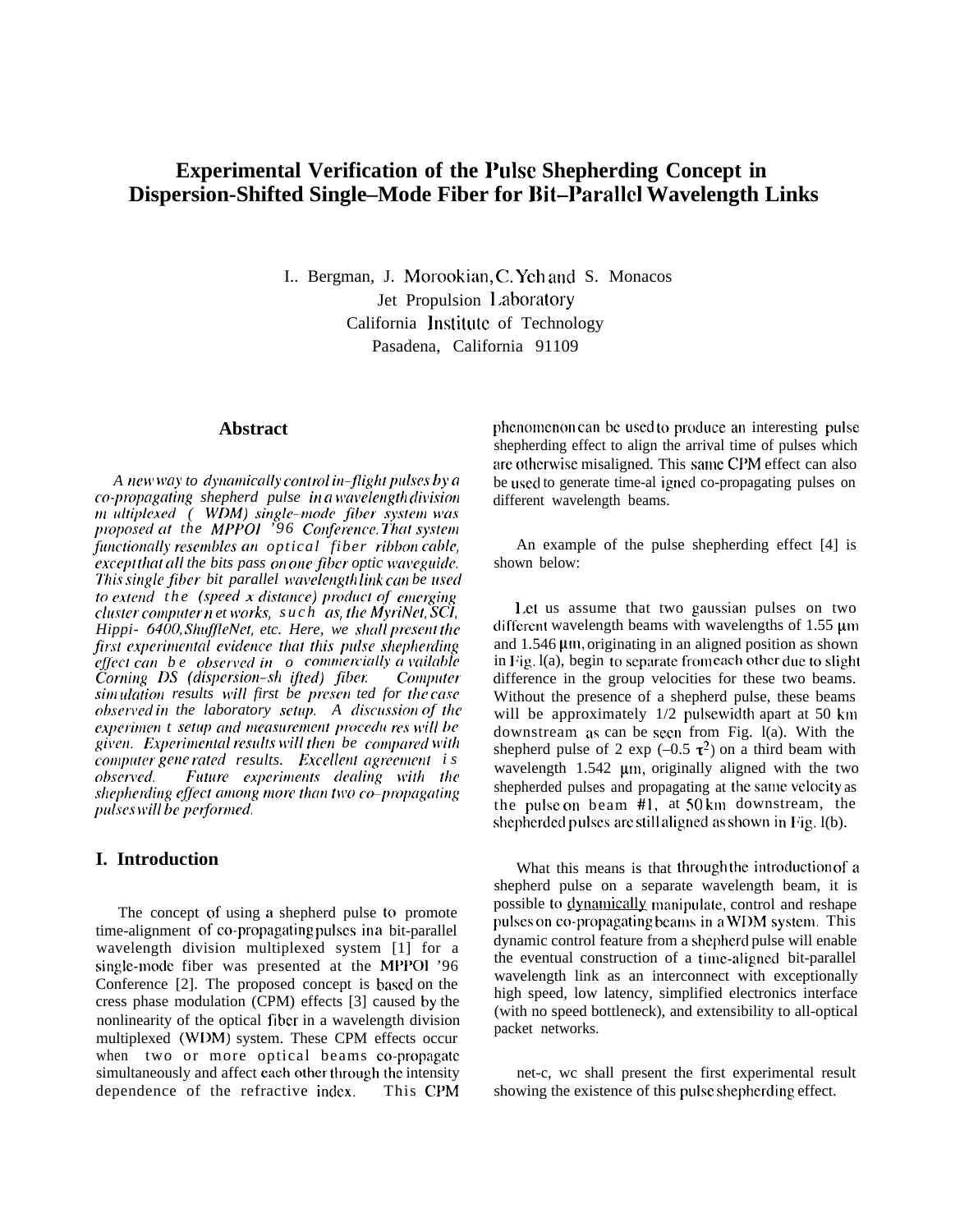

A review of **the theoreticxil** background will first be given. Computer simulation results for the case corresponding to that observed in the laboratory wil I be presented. Experimental setup and measurement Experimental setup and measurement procedures will then be discussed. Measured results will be compared with computer results. I ividence of the shepherding effect will be presented. Finally, a discussion on future experiments dealing with the shepherding effect among more than two co-propagating pulses will be given.

### 11. **A Review of the Theoretical Foundation**

The fundamental equations governing M numbers of co-propagating waves in a noniincar fiber inciuciing the CPM phenomenon are the coupled nonlinear Schrodinger equations [3,4]:

$$
\frac{\partial A_j}{\partial z} + \frac{1}{v_{ki}} \frac{\partial A_j}{\partial t} + \frac{1}{2} \alpha_j A_j = \frac{1}{2} \beta_{2j} \frac{\partial^2 A_j}{\partial t^2}
$$

$$
-\gamma_j \ ( \ | \ A_j \ |^2 + 2 \sum_{m=1}^M | \ A_m \ |^2 \ ) \ A_j
$$
  
(j=1,2,3,...,M) (i)

Here, for the *j*th wave,  $Aj(z, f)$  is the slowly-varying amplitude of the wave,  $v_{gi}$ , the group velocity,  $\beta_{2j}$ , the dispersion coefficient ( $\beta_{2j} = dv_{qi}^{-1}/d\omega$ ,  $\alpha_j$ , the absorption coefficient,

$$
\gamma_j = \frac{n_2 \omega_j}{c \; A_{\text{eff}}} \tag{2}
$$

**is the nonlinear index coefficient with**  $A_{eff}$  as the effective **core area anti**  $n_2 = 3.2 = 10^{-16} \text{cm}^2/\text{W}$  for silica fibers,  $\omega_i$  is the carrier frequency of the *j*th wave,  $c$  is the speed of light, anti  $z$  is the direction of propagation along the fiber.

introducing the normalizing coefficients

$$
\tau = \frac{t - (z/v_{g1})}{T0}
$$
  
\n
$$
d_{1j} = (v_{g1} - v_{gj})/v_{g1}v_{gj} ,
$$
  
\n
$$
\xi = z/L_{D1} ,
$$
  
\n
$$
L_{D1} = T_0^2 / |\beta_{21}|,
$$
\n(3)

and setting

$$
u_j(\tau, \xi) = (A_j(z, t) / \sqrt{P_{0j}}) \exp(\alpha_j L_{D1} \xi / 2)
$$
 (4)  

$$
L_{N1j} = 1 / (\gamma_j P_{0j})
$$

$$
L_{Dj} = T_0^2 / |\beta_{2j}| \tag{5}
$$

gives

$$
i\frac{811}{\partial \xi} = \frac{sgn(\beta_{2j})L_{D1} \partial^2 u_j}{2L_{Dj} \partial \tau^2}
$$
  
- 
$$
i\frac{d_{1j}}{T_0}L_{D1} \frac{\partial u_j}{\partial \tau}
$$
  
- 
$$
\frac{L_{D1}}{L_{N1j}} [\exp(-\alpha_j L_{D1} \xi) |u_j|^2
$$
  
+ 
$$
2\sum_{m=1}^{M} exp(-\alpha_m L_{D1} \xi) |u_m|^2] u_j
$$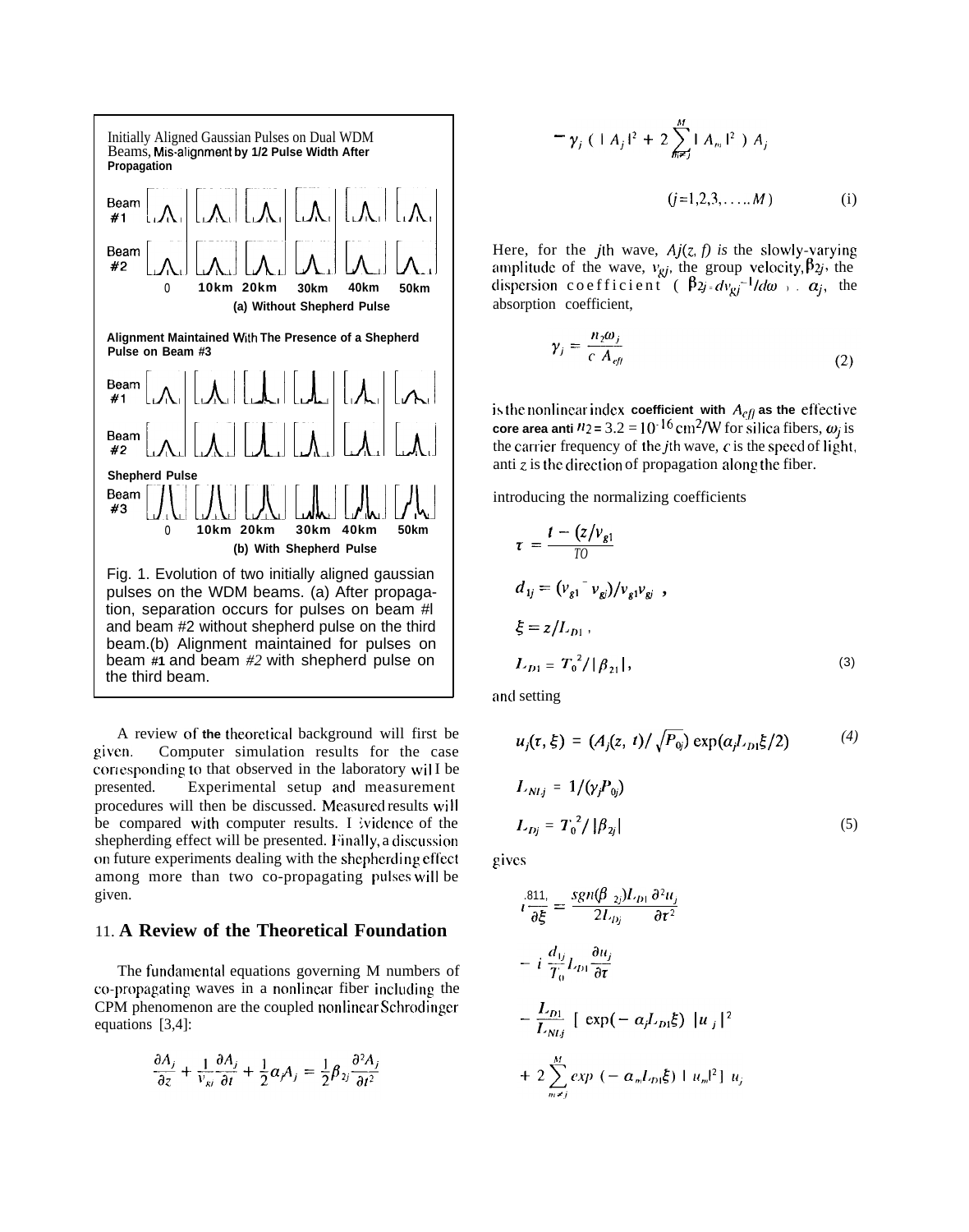$$
(j = 1, 2, 3, \dots, M) \tag{6}
$$

Here,  $T_0$  is the pulse width,  $P_{0j}$  is the incident optical power of the *j*th beam, and  $d_{ij}$ , the walk-off parameter between beam  *and beam*  $j$ *, describes how fast a given* pulse in beam  $j$  proses through the pulse in bean  $i$  1. in other words, the walk-off length is

$$
L_{w(1j)} = T_0 / |d_{1j}| \tag{7}
$$

So,  $L_{W(li)}$  is the distance for which the faster moving pulse (say, in beam j) completely walked through the slower moving pulse in beam 1. The nonlinear interaction between these two optical pulses ceases to occur after a distance  $I_{W(Ij)}$ . For cross-phase-modulation (CPM) to take effect significantly, the group-velocity mismatch must be held to near zero.

It is also noted from Eq.  $(6)$  that the summation term in the bracket representing the cross-phase-modulation (CPM) effect is twice as effective as the self-phase-modulation (SPM) effect for the same intensity. This means that the nonlinear effect of the fiber meclium on a beam may be enhanced by the co-propagation of another beam with the same group velocity.

Equation  $(6)$  is a set of simultaneous coupled nonlinear Schrodinger equations which may be solved numerically by the split-step Fourier method, which was used successfully earlier to solve the problem of beam propagation in complex fiber structures, such as, the fiber couplers [5], and to solve the thermal blooming problem for high energy laser beams [6]. According to this method, the solutions may be advanced first using only the nonlinear part of the equations. And then the solutions are allowed to advance using only the linear part of Eq.  $(6)$ . This forward stepping process is repeated over and over again until the desired destination is reached. The Fourier transform is accomplished numerically via the well-known Fast Fourier Transform Technique.

#### **111. Computer Simulation Results**

Based on the above numerical technique, computer simulation is carried out for the case col-responding to that performed in the laboratory.

Two beams with wavelength separated by 5 nrn (nanometer) are launched into a single mode fiber: One beam carries a 2(I ps gaussian pulse while the other beam carries a 200 ps gaussian pulse to simulate the cw signal in the experiment. The evolution of the two pulses on these two co-propagating beams is the focus of our simulation. It is noted that the four wave mixing effect is negligible for this case. Let us label the initial 20 ps gaussian pulse carried by one of the beam as the shepherd (S) pulse and the other  $200$  ps pulse on the other beam as the primary (P) pulse. The parameters that we use for the simulation arc:

- $L =$  length of fiber = 50 km
- $\beta_2$  = dispersion coefficient= 2 ps<sup>2</sup>/km
- $\lambda_1$  = operating wavelength of beam #1 = 1.55 µm
- $\lambda_2$  = operating wavelength of beam #2= 1.545 µm
- $y =$  nonlinear index coefficient= 20 W<sup>-1</sup>km<sup>-1</sup>
- $\alpha$  = attenuation or absorption of each beam in fiber  $= 0.2$  dB/km
- $v_e$  = group velocity of the beam = 2.051147 x 10<sup>8</sup> mlsec
- $d_{12}$  = walk-off parameter between beam # 1 and beam #2 <1 ps/km
- $T_0$  = pulse width = 20 ps.

**Shown in Fig. 2 is the evolution** of these two pulses on two different wavelength beams as they propagate in this single mock fiber. Since both pulses are operating in the positive dispersion region, i.e., the dispersion coefficient  $\beta_2$  is positive, neither pulse will undergo pulsecompression. Since the dispersion coefficient is quite small, for the distance considered, neither pulse will cxpcricnce significant pulse-broadening.



One notes that in the absence of the shepherding effect (i.e., the CPM effect) these pulses will propagate independent of each other. However, due to the presence of the shepherding effect, very significant changes are observed on the 200 ps primary pulse. On that primary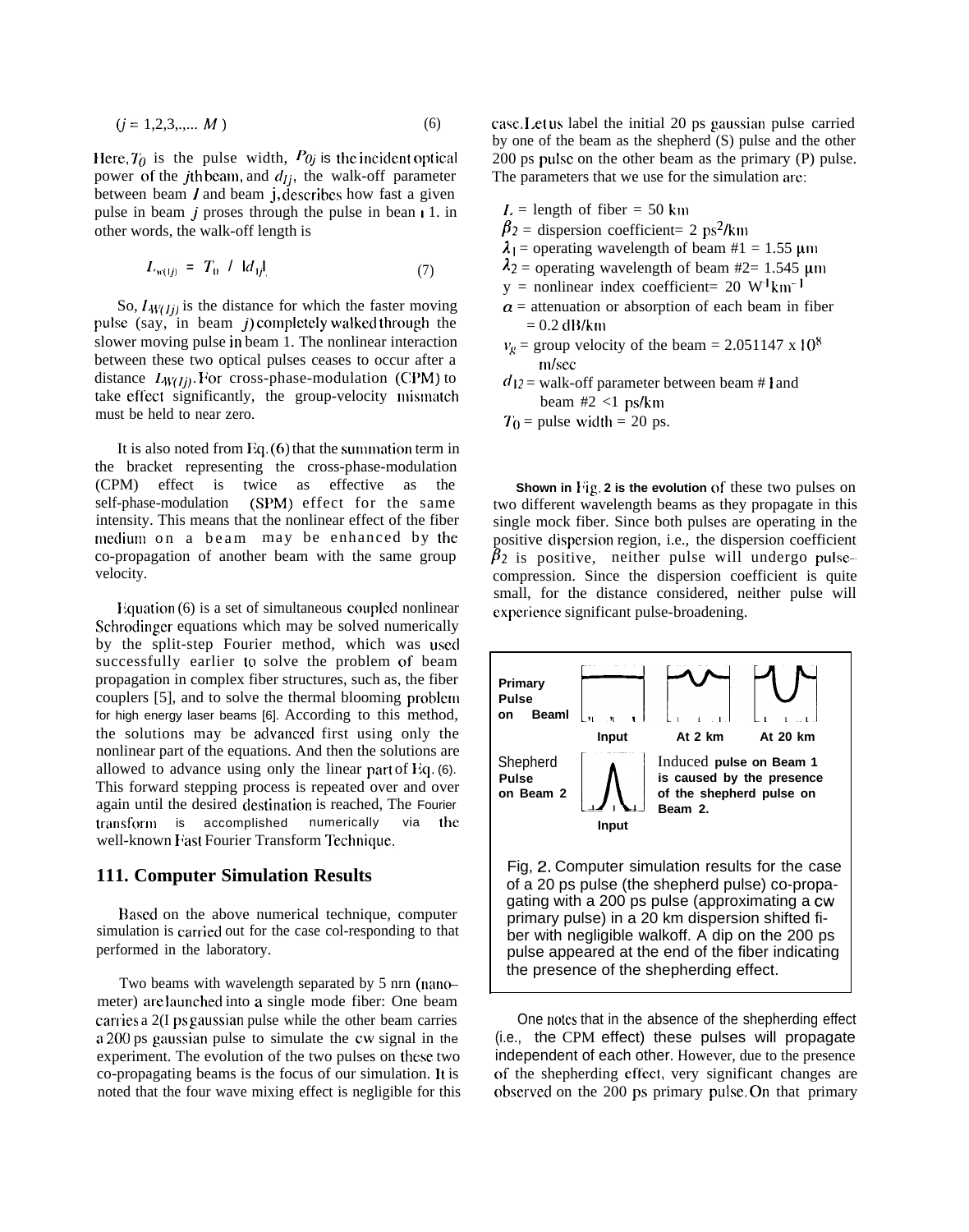pulse, a dip appears at the location which is aligned with the 20 ps shepherd pulse. This dip appears to grow deeper and broader as both pulses propagate down the fiber, eventually reaching the shape of an inverted 20 ps gaussian pulse, This inverted guassian pulse is superposed over the 200 ps primary pulse. This inverted gaussian pulse on a long plateau looks very much like a dark soliton pulse. Also noted is a narrow rim around this dip. Due to the averaging technique used in the experimental measurement, this narrow rim will not appear in the measured picture of the induced primary pulse; only a dip will appear in the picture.

The effect of the small walk-off is to shift the induced inverted pulse on the 200 ps primary beam slightly. The shepherding effect also skews slightly the symmetry of both the shepherd pulse and the induced inverted pulse on the primary pulse.

This very distinctive feature of an induced inverted pulse on a broad primary pulse which is clearly caused by the shepherding effect has been used to experimentally verify the existence of the shepherding effect.

# **I\T . Experimental Setup and Procedures**

A schematic block diagram of the experimental setup is shown in Fig.  $3$ . The pulse source is an Erbium Doped Fiber Ring Laser (EDFRL), producing a 100 MHz train of pulses 20 ps in length at a wavelength near 1551 nm. This Erbium Ring pulse is named the shepherd pulse, operating at peak power of higher than 200 mW. I'he primary source is a DFB laser diode at 1545 ntn operated under a dc bias well above threshold. This cw output from the primary laser diode source is about  $1 \text{ mW}$  which is amplified through an Erbium Doped Fiber Amplifier (EDFA) to around 33 mW.



As shown in Fig. 3, signals from these two sources of two diflerent wavelengths are then combined using a 2 to 1 fiber coupler. The combined output is sent through a 20 km spool of Corning DS fiber. At the output end of the fiber, an optical bandpass filter is used to reject the pulse signal from the ring laser. The signal from the laser diode is detected and viewed on an oscilloscope. A picture of this output is shown in Fig. 4. A dip on the cw signal is observed indicating the presence of the shepherding effect as predicted by the computer simulation result.

This is the very first time that this shepherding effect has been observed. This experiment also shows that for the length of fiber that we used, i.e.,  $2 \text{ km}$  long, the walk-off effect of this commercially available Corning DS fiber  $[7]$  is less than 1 ps/km.

## V. **I)iscussion and Future Research**

The pictures shown in Fig. 4 clearly demonstrate not only the existence of an induced inverted pulse which can only come about because of the shepherding effect but also the growth of this induced pulse as the interaction distance grows longer as predicted by our computer simulation.



Fig. 4. Picture of the output of the cw primary source. The first line represents the output of the cw primary source signal without the presence of the shepherd pulse. The second line represents the output of the primary pulse with the presence of the shepherd pulse for a 2 km long Corning DS fiber. The third line represents the output of the primary pulse with the presence of the shepherd pulse for a 20 km long Corning DS fiber. A dip is seen indicating the successful interaction of the shepherd pulse with the primary signal.